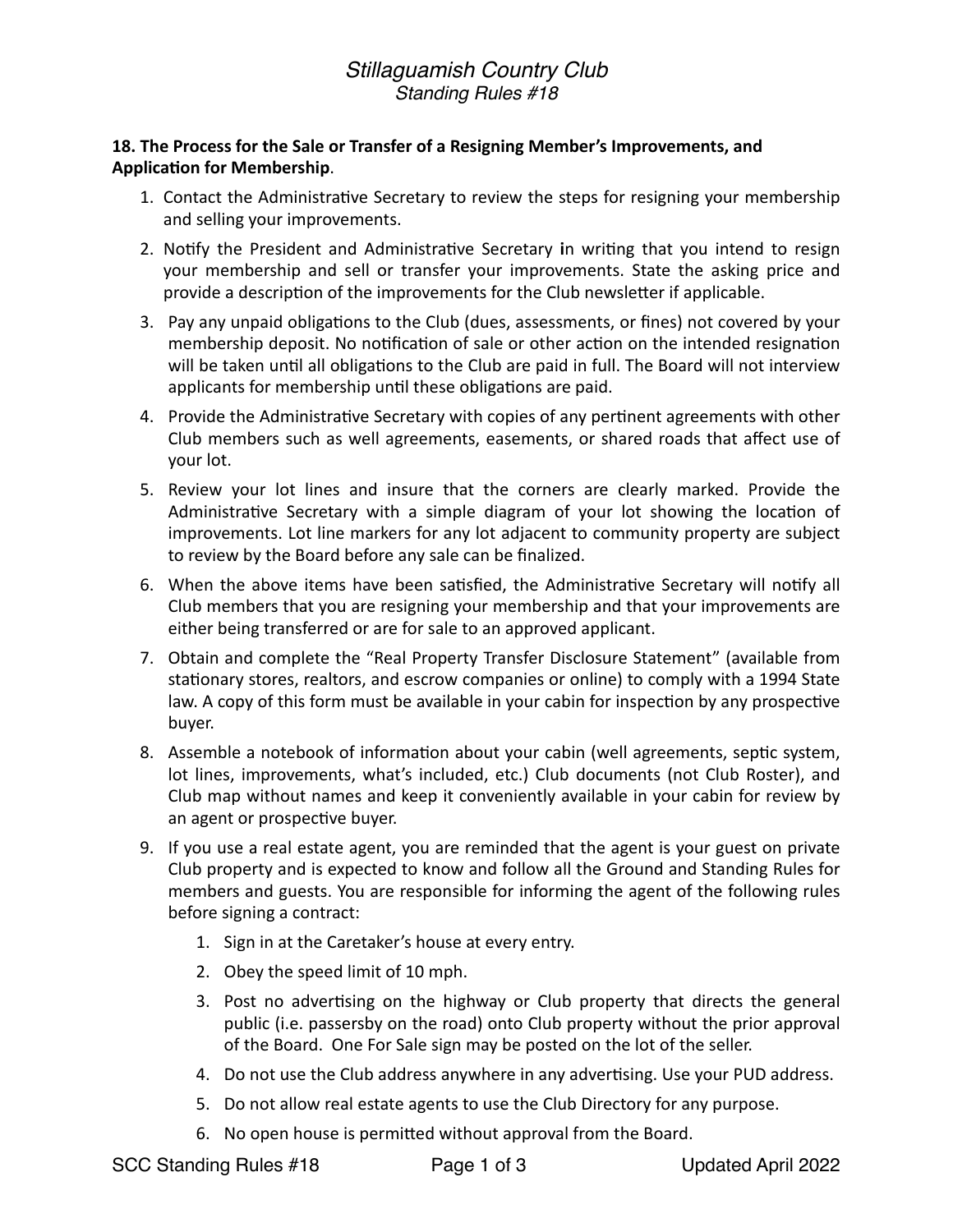## *Stillaguamish Country Club Standing Rules #18*

- 7. Assure that prospective buyers are always accompanied by the seller or an agent, and that that agent is familiar with all Club rules. Nonmembers without cause are not allowed to wander around the Club. The caretaker is not allowed to show a cabin.
- 8. The Board wishes to respect the privacy and security of *all members* and will take whatever action it deems necessary to protect their rights to same. Members can be fined or otherwise penalized for failure to follow the Club rules, at the discretion of the Board of Trustees. Article I, Section 2, Paragraph 3 & 4.
- 10. When you have a prospective member and have agreed on the price and financial arrangements, contact the Club Administrative Secretary to request an Application for Membership and related material. The Club will NOT co-sign for a loan, nor approve a sales agreement or grant membership if the improvements are used for collateral and a non-member, a bank, corporation, or any other entity becomes the owner in case of default. If you are transferring your improvements to a family member he/she still must apply for membership.
- 11. Arrange for the prospective member(s) to meet with potential sponsors. They must meet in person; telephone interviews are not acceptable. We suggest arranging a social occasion with several potential sponsors as well as the potential neighbors. This should be a time for the applicant to learn more about the Club and to meet several members. Have sponsors send letters to the Club Administrative Secretary. The letters must be detailed and substantial, including at least how long and in what capacity the writer has known the applicant or when and where they met, what skills or experience the applicant would be able to contribute to the Club, and how the applicant intends to use the Club. The Board may return any letter it deems inadequate and request additional information or sponsors.
- 12. The prospective member should submit the application as directed by the Administrative Secretary with the nonrefundable application fee of \$100.
- 13. You will be responsible for assisting a prospective member in filling out a Lot Line Agreement between the prospective member and your neighbors. That agreement must be received by the Administrative Secretary before the application and related paperwork will be forwarded to the Membership Committee.
- 14. If a member of the Board of Trustees or the Membership Committee is the seller, he/she will recuse him/herself from both the Membership Committee and Board interviews.
- 15. When the Administrative Secretary has received all the necessary paperwork, the application will be forwarded to the Membership Committee for review, for a criminal background check, and to schedule an interview with the applicant. At the conclusion of the Membership Committee interview, the applicant must sign the Prospective Member's Statement of Agreement and it will become part of the application.
- 16. Upon recommendation of the Membership Committee, the President will schedule a *meeting of the applicant with the Board. The Board is responsible for determining* priorities in considering applications for vacated memberships in accord with the Bylaws *(Bylaws, Article 1, Section 3). PLEASE NOTE: An interview will be scheduled as soon as* possible, but it may not always be possible to schedule the interview at the next meeting. Special meetings just to interview prospective members should not be expected. You *should allow several weeks for the interview and approval process. If you use a real* SCC Standing Rules #18 Page 2 of 3 Updated April 2022